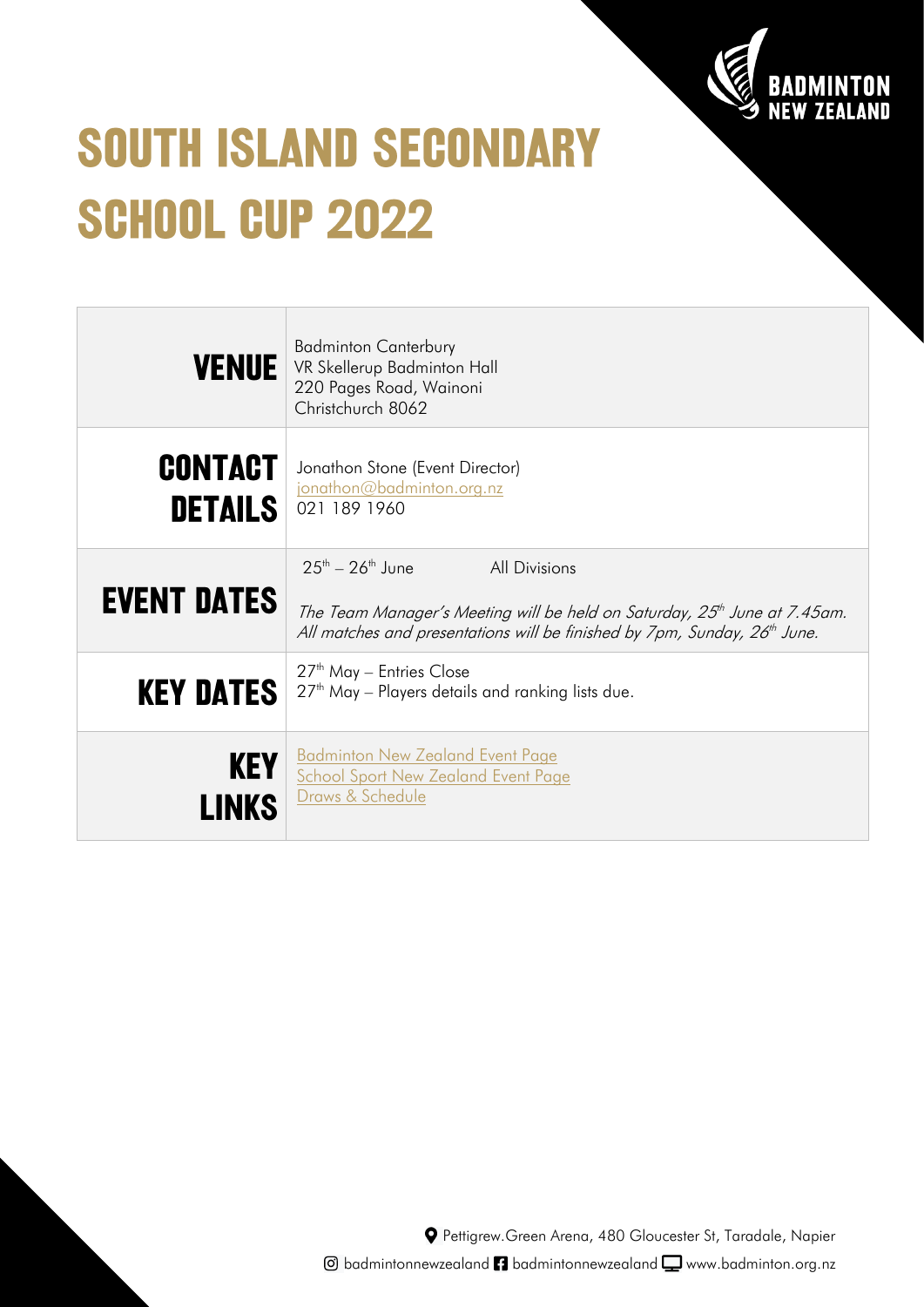## **SOUTH ISLAND SECONDARY SCHOOL CUP 2022**

### **Eligibility**

- All players must meet the **School Sport New Zealand eligibility criteria**.
- All Secondary Schools in the South Island shall be eligible to compete. Any Secondary School which incorporates Years 7-13 may include students from Years 7 & 8 in their teams.
- All players must be enrolled and currently attending the secondary school which they represent.
- All players must be under 19 years of age at the first of January in the year of the competition.
- Schools may enter more than one team in each division; i.e. Boys or Girls.
- Composite teams (i.e. more than 1 school per a team) may be considered by Badminton New Zealand and School Sport New Zealand on a case by case basis.

#### **Entry**

- The entry fee is \$250 inc. GST per team with payment due 20<sup>th</sup> June, 2022. No refund will be provided if teams withdraw after 27<sup>th</sup> May, 2022.
- Completed entry forms must be sent to [jonathon@badminton.org.nz](mailto:jonathon@badminton.org.nz) no later than 27<sup>th</sup> May, 2022.

#### Competition Format

- The competition will be played under the rules of the [South Island Secondary School Cup 2022.](https://badminton.org.nz/wp-content/uploads/2022/04/SISS2022-Regulations.pdf)
- Separate competitions will be held for boys' and girls' teams.
- While the event becomes established on the school sport calendar, one division will be held for boys and one for girls. This will be revised in coming years as entry numbers increase.
- Each team must consist of between 4-6 players.
- Each tie will consist of 4 singles matches and 2 doubles matches.
- Gold, silver and bronze medals will be awarded to teams in all divisions.

#### Draw Format

- Badminton New Zealand will create the draws as per Cup Regulations 6. For clarity, Badminton New Zealand will endeavour to provide all teams with 4-5 ties across the event.
- In total there will be a maximum of 16 teams in the competition in 2022.

#### Player Details & Ranking Lists

• All teams must complete a player details form providing key details for all players.